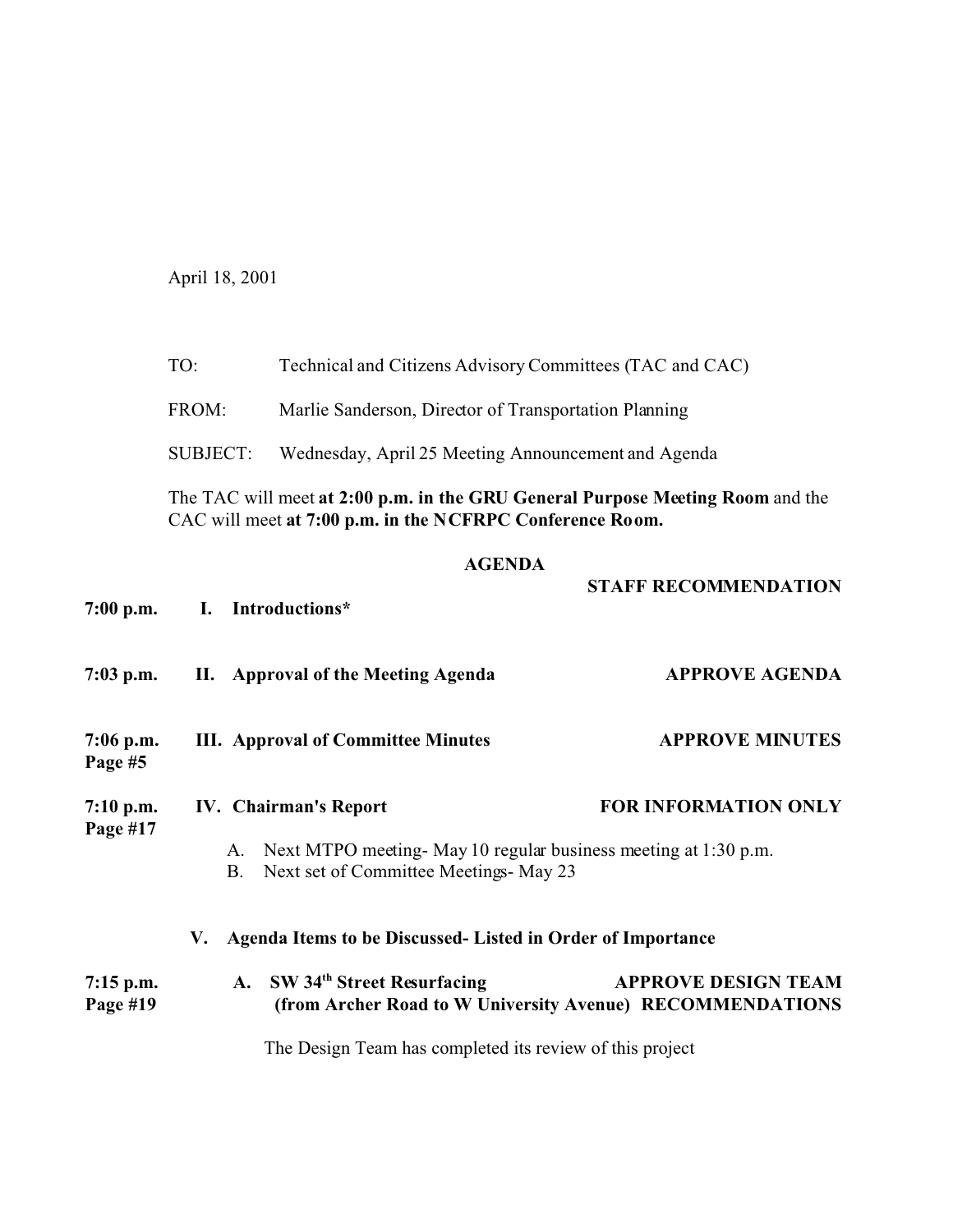| $7:25$ p.m.<br>Page #25 | <b>B.</b> | SW 24th Avenue Cross Section<br>(West of 34th Street)                                                                          | <b>APPROVE DESIGN TEAM</b><br><b>RECOMMENDATIONS</b>                       |  |
|-------------------------|-----------|--------------------------------------------------------------------------------------------------------------------------------|----------------------------------------------------------------------------|--|
|                         |           | The Design Team is forwarding its recommendation to the CAC and TAC                                                            |                                                                            |  |
| 7:35 p.m.<br>Page #29   |           | C. Mentone Sidewalk Project<br>(CAC ONLY)                                                                                      | DEVELOP COUNTY COMMISSION<br><b>RECOMMENDATION</b>                         |  |
|                         |           | County Public Works will make a presentation concerning this project                                                           |                                                                            |  |
| $7:50$ p.m.<br>Page #37 | D.        | <b>County Incentive Grant</b><br>Program                                                                                       | <b>REVIEW AND DISCUSS</b>                                                  |  |
|                         |           | year (application deadline is May 15)                                                                                          | The County needs to decide if it wants to submit any new applications this |  |
| 8:00 p.m.<br>Page #43   | Е.        | <b>Transportation Enhancement Program</b>                                                                                      |                                                                            |  |
|                         |           | <b>Year 2001 Applications-</b><br>1.<br><b>Alachua County (CAC ONLY)</b>                                                       | DEVELOP COUNTY COMMISSION<br><b>RECOMMENDATION</b>                         |  |
|                         |           | The County Commission needs to decide if it wants to submit any new<br>applications this year (application deadline is June 1) |                                                                            |  |
|                         |           | <b>Year 2001 Applications- MTPO</b><br>2.                                                                                      | <b>DEVELOP MTPO</b><br><b>RECOMMENDATION</b>                               |  |
|                         |           | year (application deadline is June 1)                                                                                          | The MTPO needs to decide if it wants to submit any new applications this   |  |
| 8:30 p.m.<br>Page #83   | F.        | <b>MTPO Draft Letter- Widening State</b><br>Road 24 to the City of Archer                                                      | <b>REVIEW DRAFT LETTER</b>                                                 |  |
|                         |           | January 22 letter                                                                                                              | The MTPO asked staff to prepare a draft response to the City of Archer's   |  |